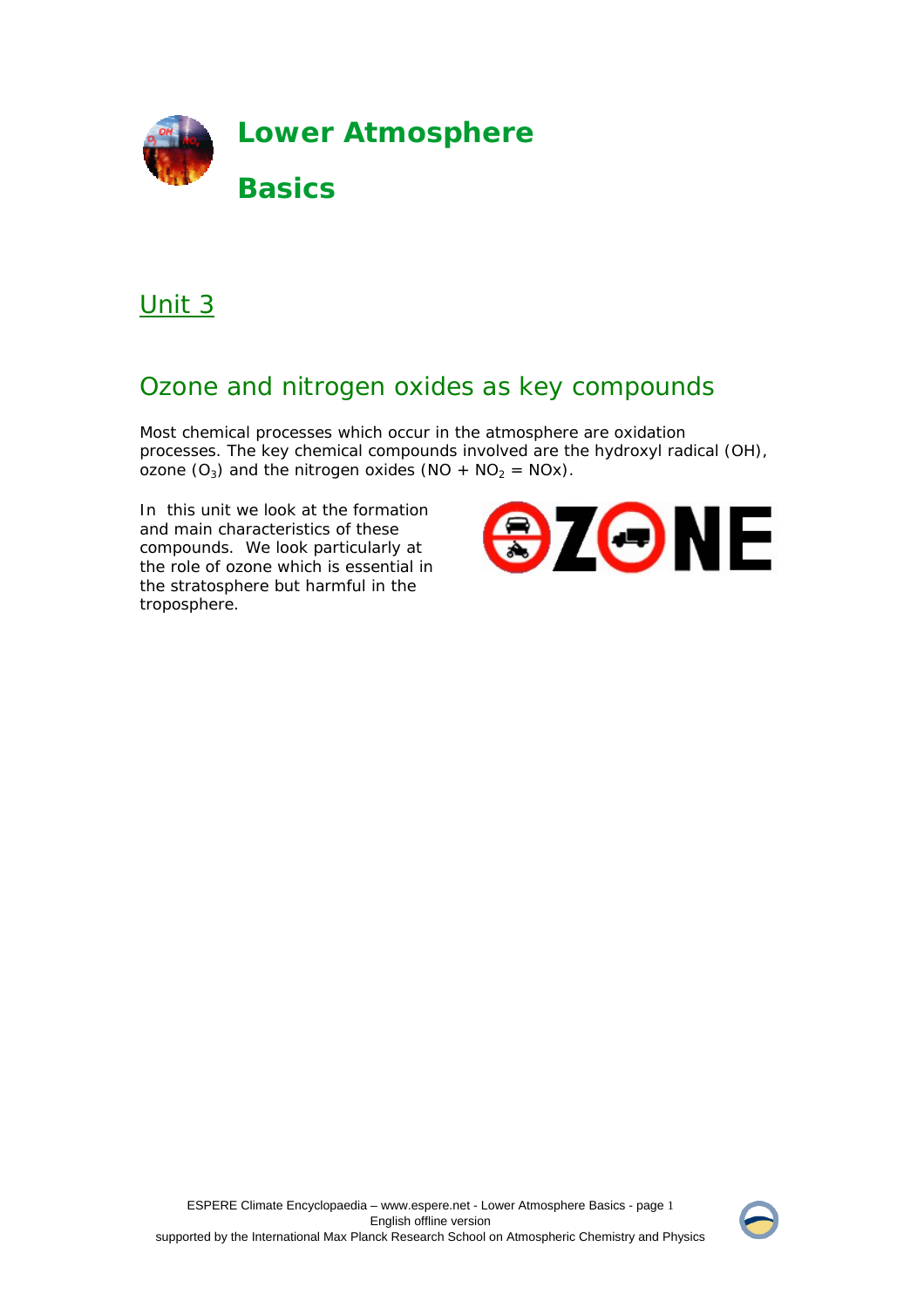# Part 1: Ozone

# **Tropospheric Ozone**

# **Ozone is probably the most famous gas in climate science. Why is this the case?**

Ozone is a very contradictory gas. It is essential in the stratosphere where it protects us from damaging ultra-violet radiation from the Sun, but it is harmful in the troposphere with high levels causing health problems. In some large cities, car traffic is banned on particular days to prevent ozone smog events from occurring.

As well as causing health problems, tropospheric ozone acts as a strong greenhouse gas and contributes to global warming.

In this unit we look at how tropospheric ozone is harmful to plants and humans and how it acts as a greenhouse gas. In the topic on the Upper Atmosphere, we look at how stratospheric ozone protects us from harmful ultra-violet radiation.



1. a-e) Chronic plant damage is one of the negative impacts of ozone. These photographs show leaves from prunus serotina (the autumn cherry) 0%, 4.4%, 7.8%, 12.3% and 24.5% damage. Source: Innes, Skelly, Schaub - Ozon, Laubholz- und Krautpflanzen, ISBN 3-258-06384-2, Copyright by Haupt Verlag AG / Switzerland.

Ozone is a gas with many different properties. Some of them are helpful, some of them are not. Ozone is found in different layers of the atmosphere:

The ozone layer in the stratosphere occurs at altitudes of greater than 10 km. This ozone is essential since it prevents harmful ultra-violet radiation from the Sun reaching the Earth and prevents us from getting skin cancer.

We need a small amount of ozone in the troposphere since it helps clear the air of harmful chemicals. However over the past few decades, ozone levels have risen continuously. During ozone smog events, levels can be so high that they are dangerous to our health.

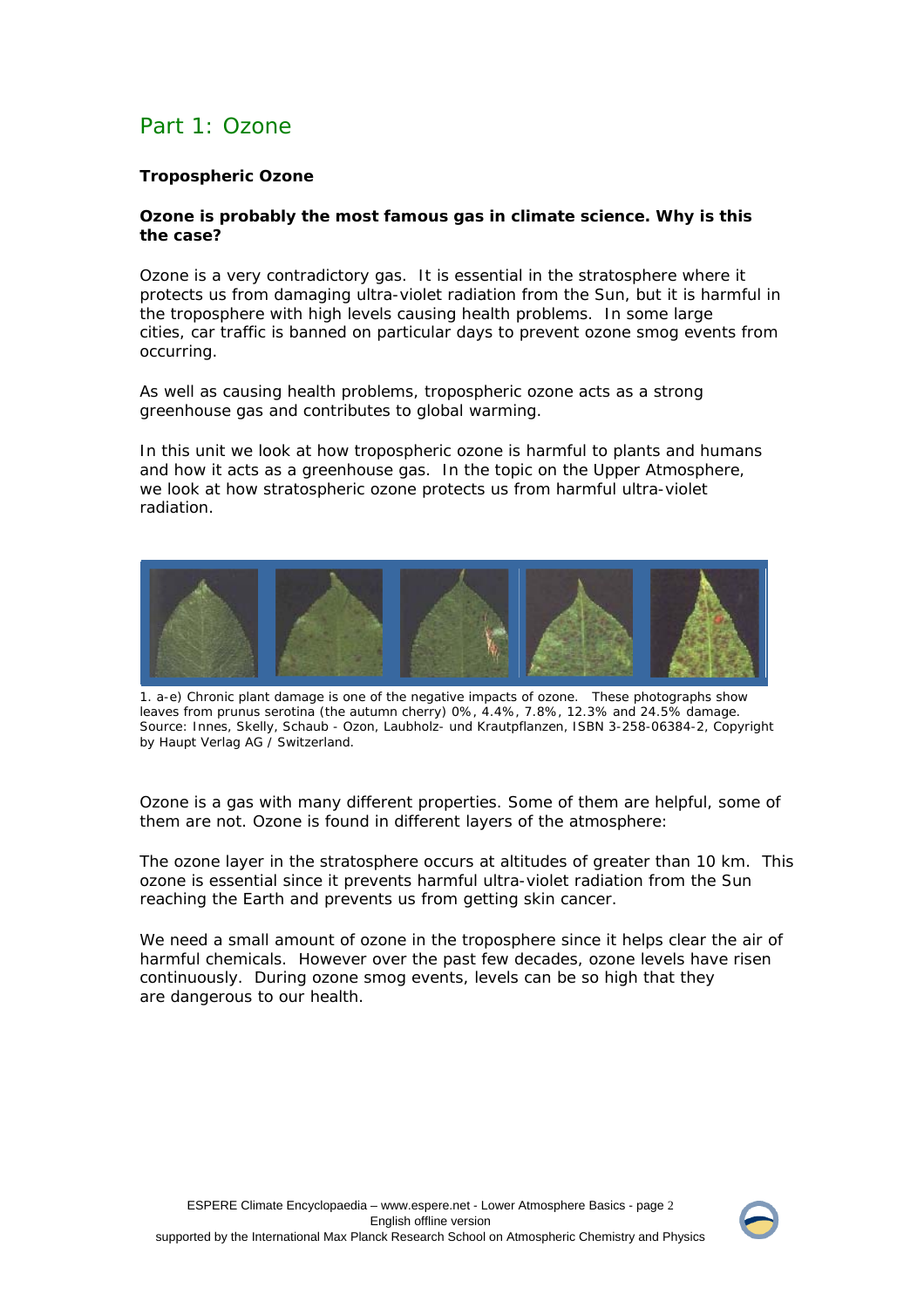

2. Tropospheric ozone levels have continuously increased since the first measurements were made in 1870. The diagram shows the fraction of ozone in every billion volume fraction of air = ppbv. Composed by Valérie Gros, MPI Mainz, adapted from: Marenco et al., 1992 (Long term evolution of ozone at the mid-latitudes of the Northern Hemisphere, European Geophysical Society, XVII General Assembly, 6-10 April 1992, Edinburgh).



# **Danger to the respiratory system**

Ozone is a reactive and irritant gas and, in high concentrations, leads to respiratory problems. It causes inflammation in the lungs and bronchia. Our bodies try their best to protect our lungs from the ozone. However, preventing ozone from entering the lungs also reduces the amount of oxygen we can take up and this makes our hearts work harder. People with respiratory problems such as asthma are particularly at risk of health problems. In the worst case, high ozone levels can cause death.

### **Ozone - a special form of oxygen**

Ozone is a special form of oxygen. Normal oxygen molecules  $(O<sub>2</sub>)$  consists of two oxygen atoms whereas ozone consists of three  $(O_3)$ . It is less stable, more reactive and is able to destroy organic material. This is how it damages plants and causes human health problems. We look at how this happens in more detail in the *'read more'* section of this Unit.



3. The three forms of oxygen, all with very different stabilities. The arrow shows increasing reactivity. Image by Elmar Uherek.

ESPERE Climate Encyclopaedia – www.espere.net - Lower Atmosphere Basics - page 3 English offline version supported by the International Max Planck Research School on Atmospheric Chemistry and Physics

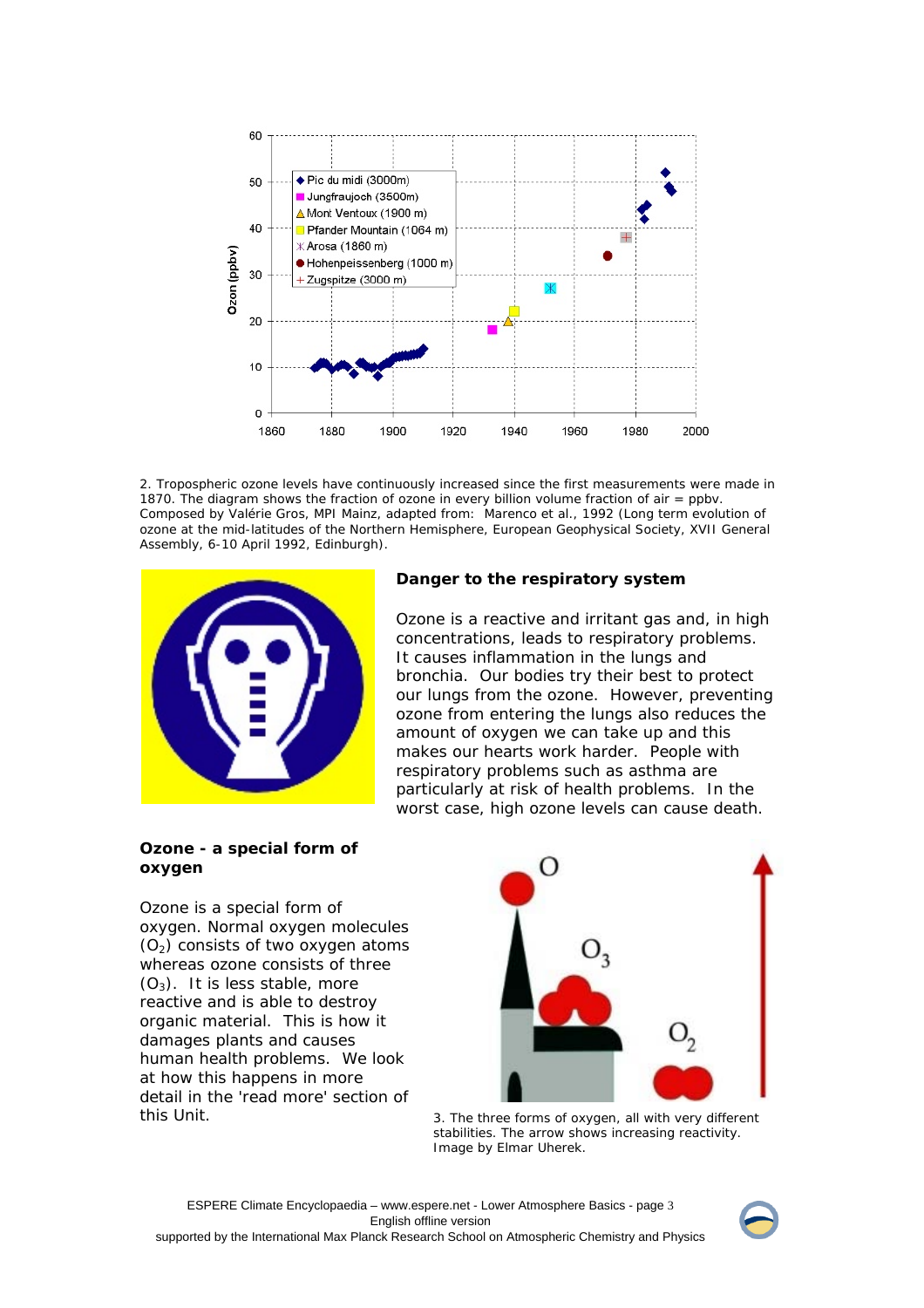*Forms of oxygen in the air*

| form of<br>oxygen  | number<br>of atoms | chemical stability          | appearance in<br>air |
|--------------------|--------------------|-----------------------------|----------------------|
| atomic oxygen      | 1 atom             | unstable / very<br>reactive | slightest traces     |
| 'normal'<br>oxygen | 2 atoms            | stable                      | 21% of the air       |
| ozone              | 3 atoms            | fairly stable /<br>reactive | 10 - 100 ppb         |

ppb = parts per billion

### **Ozone as a greenhouse gas**

After carbon dioxide  $(CO<sub>2</sub>)$  and methane  $(CH<sub>4</sub>)$ , tropospheric ozone is the third most important greenhouse gas, able to absorb heat radiation coming from the surface of the Earth and trap this heat in the troposphere. The additional radiative forcing  $(\Delta F)$ since the Industrial Revolution (about 1750) gives us a measure of the contribution of human activity to the warming of the Earth. The graph shows the impact of tropospheric ozone compared to other greenhouse gases.

Tropospheric ozone causes health problems for animals and damage to plants and acts as a strong greenhouse gas contributing to global warming. So we need to look for ways to reduce ozone concentrations in the troposphere.



4. The contribution of different greenhouse gases to radiative forcing  $(\Delta F)$ .

### **Calculate how much each greenhouse gas contributes to global warming!**

The diagram above shows the contribution of several greenhouse gases to the positive change in radiative forcing  $\Delta F$  at the tropopause (given in W m<sup>-2</sup>). The equation below shows how the average temperature at the Earth's surface  $(\Delta T_S)$ changes in response to changes in this radiative forcing.  $\Delta$ T<sub>S</sub> /  $\Delta$ F = 0.5 °C / W m<sup>-2</sup>

Can you calculate the temperature change  $(\Delta T_s)$  caused by cabon dioxide, methane, ozone and nitrous oxide?

ESPERE Climate Encyclopaedia – www.espere.net - Lower Atmosphere Basics - page 4 English offline version

supported by the International Max Planck Research School on Atmospheric Chemistry and Physics

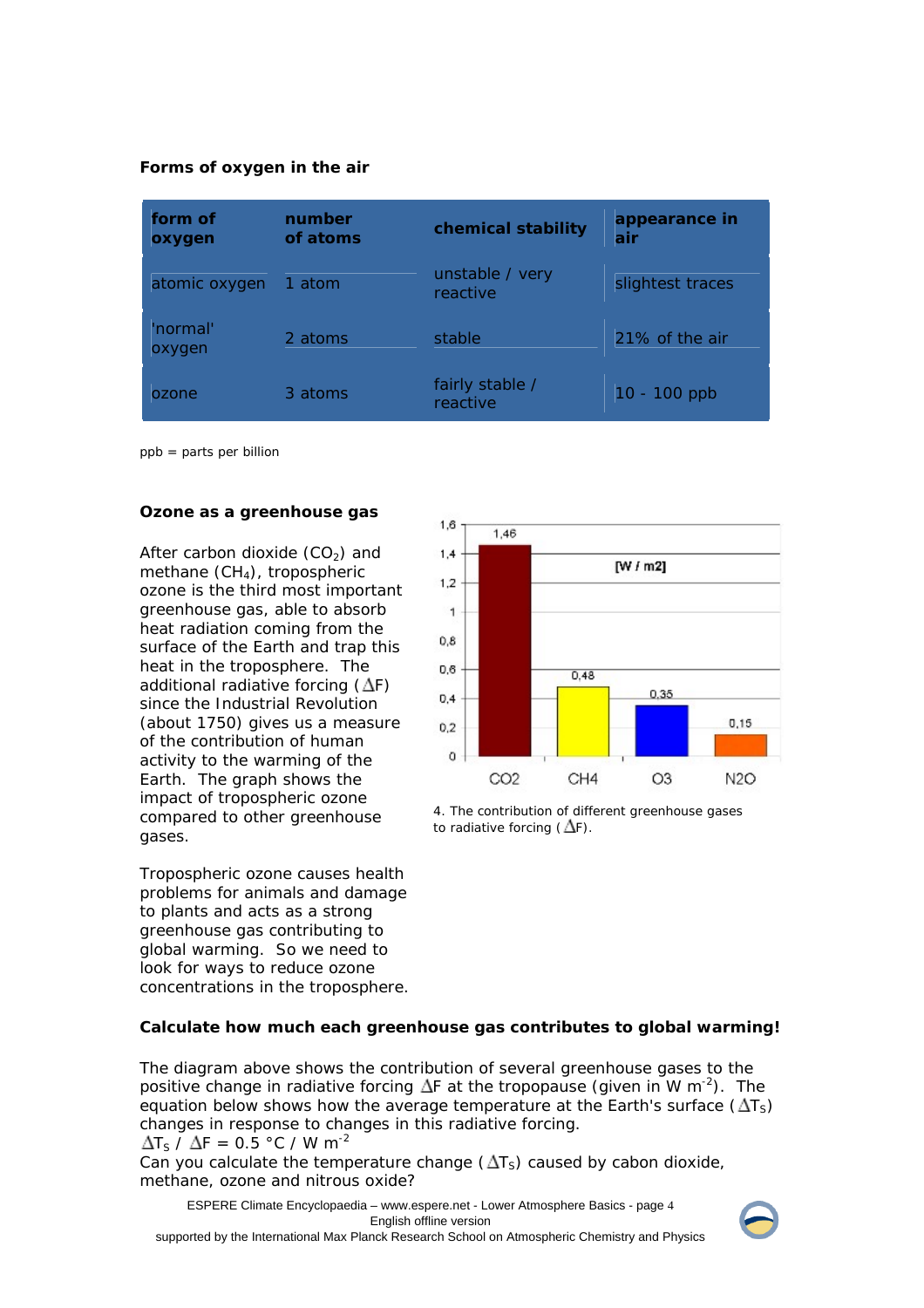# Part 2: Nitrogen oxides

**Nitrogen oxides - formation and relevance** 

**Nitrogen oxides play an important role in the chemistry of our atmosphere. In this section we look at how they are formed and why they are so important.**



1. Traffic, an important source of nitrogen oxides. (c) FreeFoto.com **Where do nitrogen oxides come from?** 

The most important forms of reactive nitrogen in the air are nitrogen monoxide (NO) and nitrogen dioxide  $(NO<sub>2</sub>)$  and together we call them NOx. Nitrogen oxides are formed in the atmosphere mainly from the breakdown of nitrogen gas  $(N_2)$ . Because the two nitrogen atoms in  $N<sub>2</sub>$  are bound very strongly together (with a nitrogen to nitrogen triple bond), it isn't easy to break  $N_2$ down into its atoms. A few bacteria have developed special mechanisms to do this and very high temperatures can also break the molecule down. Vehicle engines operate at high enough temperatures and nitrogen oxides are emitted in the exhaust fumes. Catalytic converters fitted to cars decrease the production of these harmful compounds. Nitrogen oxides can also be formed when biomass is burnt and during lightning.

2. right: Lightning is another important source of nitrogen oxides. Picture by Bernhard Mühr / Karlsruher Wolkenatlas.



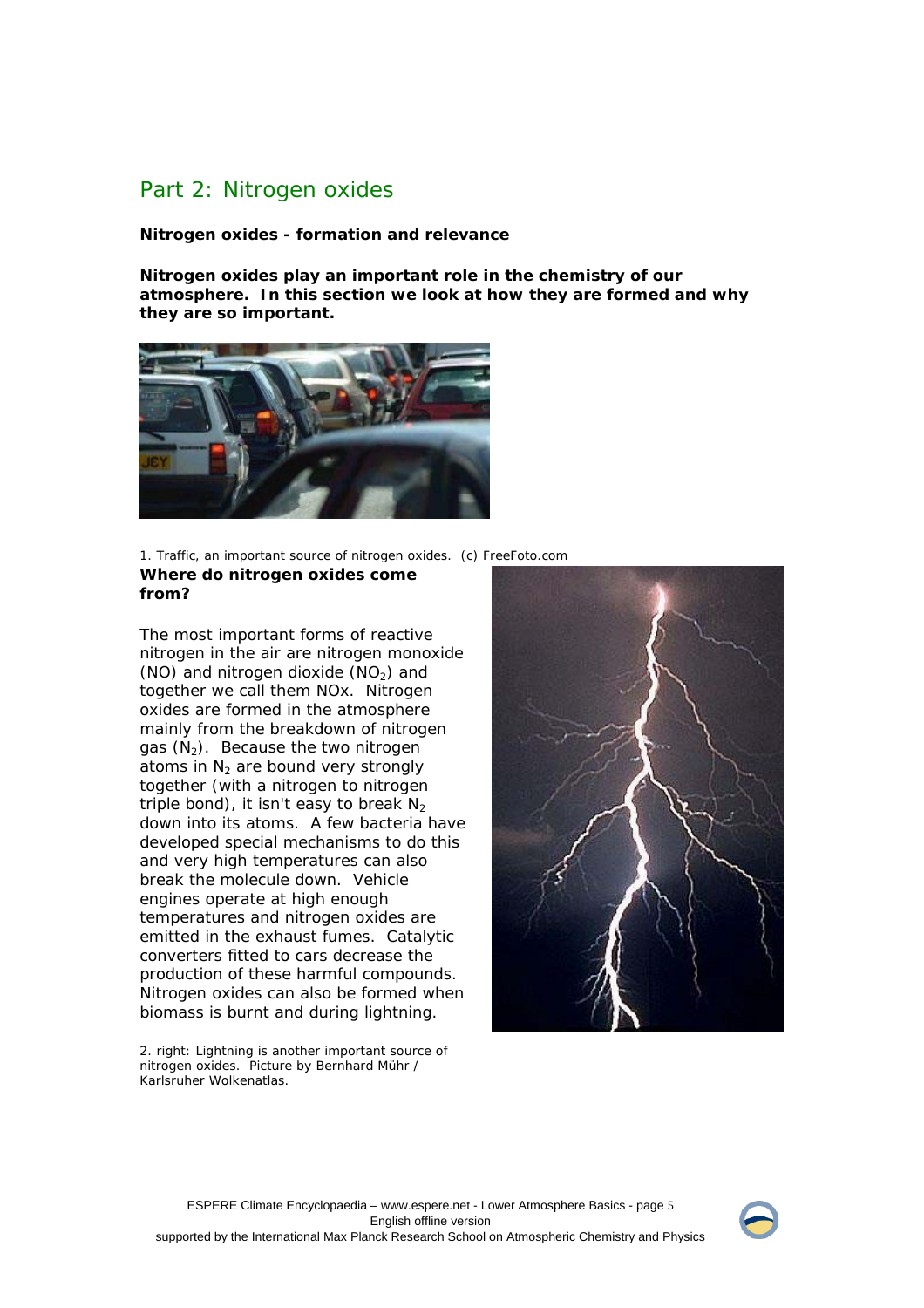

3. This figure gives an overview of the role of nitrogen oxides in some of the most important processes in atmospheric chemistry. By Elmar Uherek.

# **Where are they involved?**

 $NOx (= NO + NO<sub>2</sub>)$  and other nitrogen oxides are important in almost all atmospheric reactions. Another form of nitrogen oxide, the very reactive nitrate radical  $(NO_3)$  is formed in the dark and this controls the chemistry of the night time atmosphere. Nitrogen oxides react with water to form nitric acid  $(HNO<sub>3</sub>)$ . Nitric acid is not only a major contributor to acid rain but is also the main way in which nitrogen oxides are removed from the air, either by dry deposition of the acid directly or by removal in rain. Nitric acid is also important in polar stratospheric cloud chemistry. Here it occurs as nitric acid trihydrate and this species plays a part in the formation of the ozone hole.

| Formula          | <b>Systematic Name</b> | <b>Common Name</b> |  |
|------------------|------------------------|--------------------|--|
| <b>NO</b>        | nitrogen monoxide      | nitric oxide       |  |
| $N_2O$           | dinitrogen monoxide    | nitrous oxide      |  |
| NO <sub>2</sub>  | nitrogen dioxide       | nitrogen peroxide  |  |
| $N_2O_5$         | dinitrogen pentoxide   | nitric anhydride   |  |
| $N_2O_3$         | dinitrogen trioxide    | nitrous anhydride  |  |
| HNO <sub>3</sub> |                        | nitric acid        |  |
| NH <sub>3</sub>  |                        | ammonia            |  |

Names of nitrogen compounds:

Nitrogen oxides are very important in the formation and loss of tropospheric ozone. They are involved in catalytic cycles and continuously react and reform. Nitrogen dioxide  $(NO<sub>2</sub>)$  is broken down by sunlight to form nitrogen monoxide (NO). This NO then re-reacts to form more  $NO<sub>2</sub>$ . Ozone and unstable oxygen compounds known as peroxy-radicals can also be involved in this cycle. We will look at these reactions in more detail later.

We emit far too much of these nitrogen oxides during combustion proceses, particularly from vehicles. The main aim of fitting catalytic converters to cars is to reduce the emission of these compounds into the air.

Other important nitrogen gases in the atmosphere include:

Nitrous oxide  $(N_2O)$  which is formed during microbiological degradation processes. It is an important greenhouse gas but does not react in the troposphere. In the stratosphere it destroys ozone.

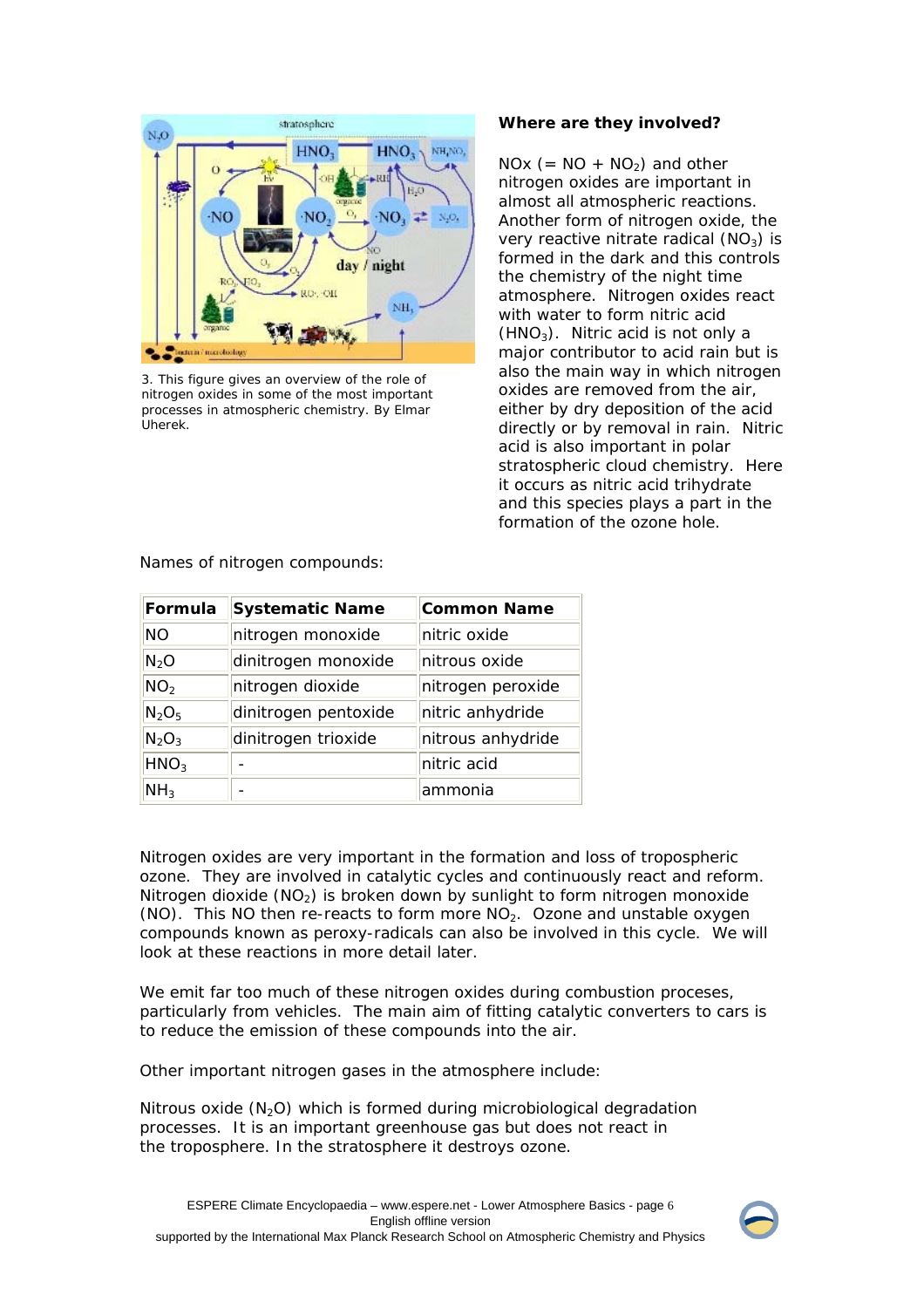Ammonia ( $NH<sub>3</sub>$ ) is the most important basic gas in the atmosphere. It comes mainly from agriculture, both from the storage of animal wastes and from fertiliser use. It reacts in the atmosphere with acid species like nitric acid to form aerosol particles.

## **Nitrogen oxides - at the centre of atmospheric chemistry**

Nitrogen oxides are really at the centre of atmospheric chemistry. Most chemical compounds which are oxidised and removed from the air or are transformed into other chemical species come into touch directly or indirectly with NO or  $NO<sub>2</sub>$ .



4. Nitrogen oxides - at the centre of atmospheric chemistry. Image Elmar Uherek.

# Part 3: Ozone smog

**Ozone smog is a significant problem in big cities. Ozone is formed as part of a complicated process involving nitrogen oxides, ozone formation and ozone loss. Ozone smog formation shows just how interconnected processes in the atmosphere really are.**



1. NOx emissions in the city. Image: Elmar Uherek, photograph © FreeFoto.com.

# **What happens in the city?**

Lets make the example simple and assume almost all nitrogen oxides come from combustion processes happening in car engines. Nitrogen monoxide (NO) rich air rises from the roads. This NO reacts with ozone  $(O_3)$  already in the air to form nitrogen dioxide  $(NO<sub>2</sub>)$ . So the first part of the reaction cycle actually causes a loss of ozone from the atmosphere. Indeed, directly over roads, ozone concentrations are often very low. During ozone smog periods, ozone concentrations in cities can be lower than in the rural areas around. The plumes of NOx rich air are then transported by the wind to the countryside.

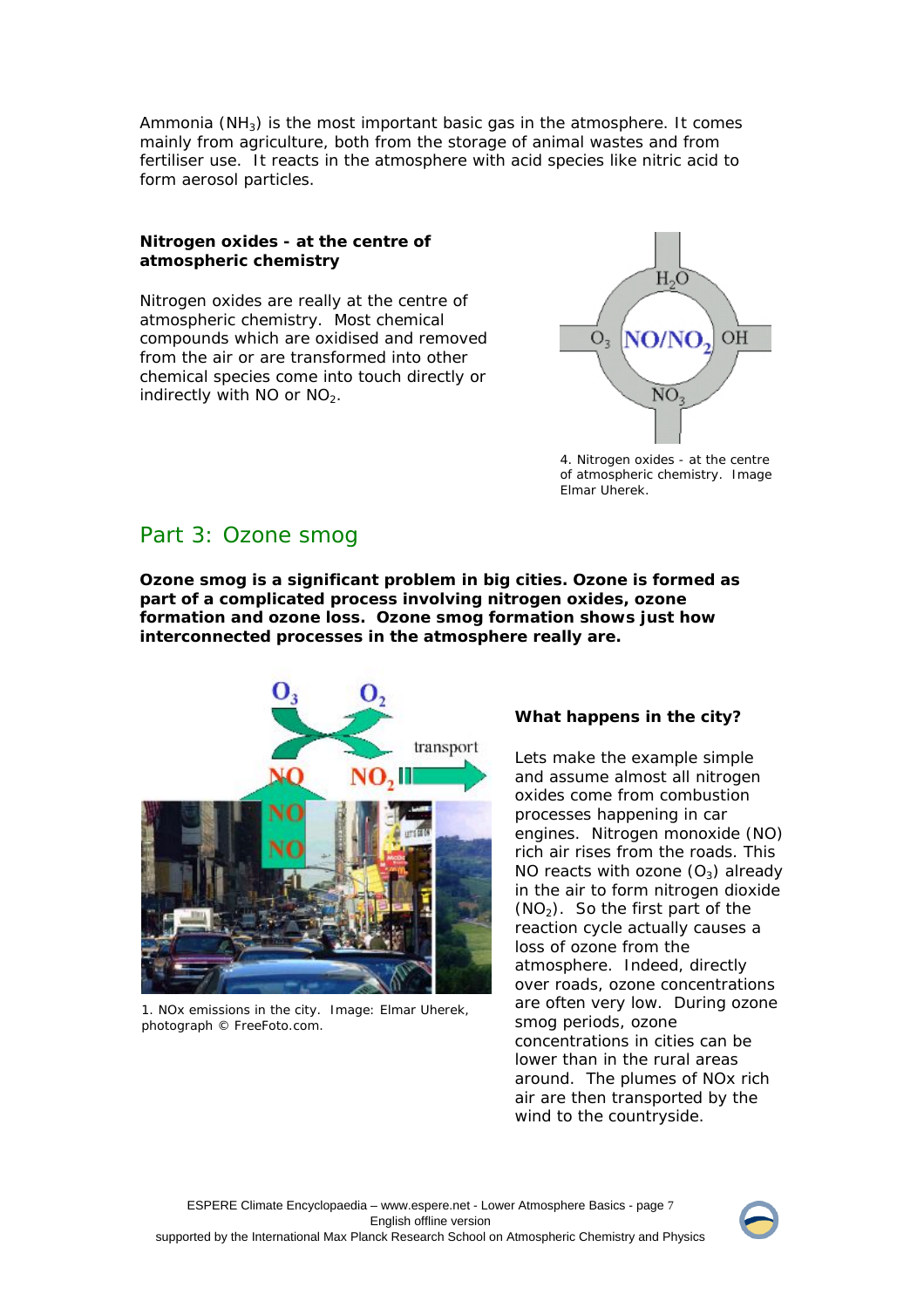

2. Organic emissions from forests and industry. Image: Elmar Uherek, Photograph © FreeFoto.com.

# **RO**

3. Formation of ozone smog. Image: Elmar Uherek, photgraph © FreeFoto.com.

# **Where do organic compounds come from?**

The second partner needed in the reaction cycle are organic peroxides. What are these and where do they come from? Organic molecules are emitted from forests and other plants but also from human sources (e.g. solvents or fuel at filling stations). The structure of a few organic compounds, which are abbreviated as RH, are shown here. These compounds are chemically attacked in the air. The typical reaction favoured during the day is the reaction with the hydroxyl radical (OH) followed by addition of an oxygen molecule  $(O<sub>2</sub>)$ . The result is a peroxyradical  $(RO<sub>2</sub>)$ , with R representing the unreactive organic part of the molecule. Radical species have a spare electron which makes them very reactive.

# **When are the best conditions for ozone smog?**

Over rural areas, downwind of cities, the ozone formation cycle starts:

1) Nitrogen dioxide  $(NO<sub>2</sub>)$  is broken down by the Sun to form oxygen atoms (O) and nitrogen monoxide (NO). 2) The O atoms react with oxygen gas  $(O_2)$  to form ozone  $(O_3)$ . 3) The NO reacts with peroxy radicals  $RO<sub>2</sub>$  forming  $NO<sub>2</sub>$  again. 4) Some  $O_3$  is removed by reaction with NO. The amount lost depends on the concentration of the competing  $RO<sub>2</sub>$  radicals.

In the end the peroxy radicals are lost and ozone is formed while the nitrogen oxides are always recycled. This cycle only happens if:

a) There is enough sunlight to breakdown  $NO<sub>2</sub>$  into NO and O (the reaction happens on hot sunny days).

b) If the mixture of peroxy-radicals and nitrogen oxides favours the reaction.